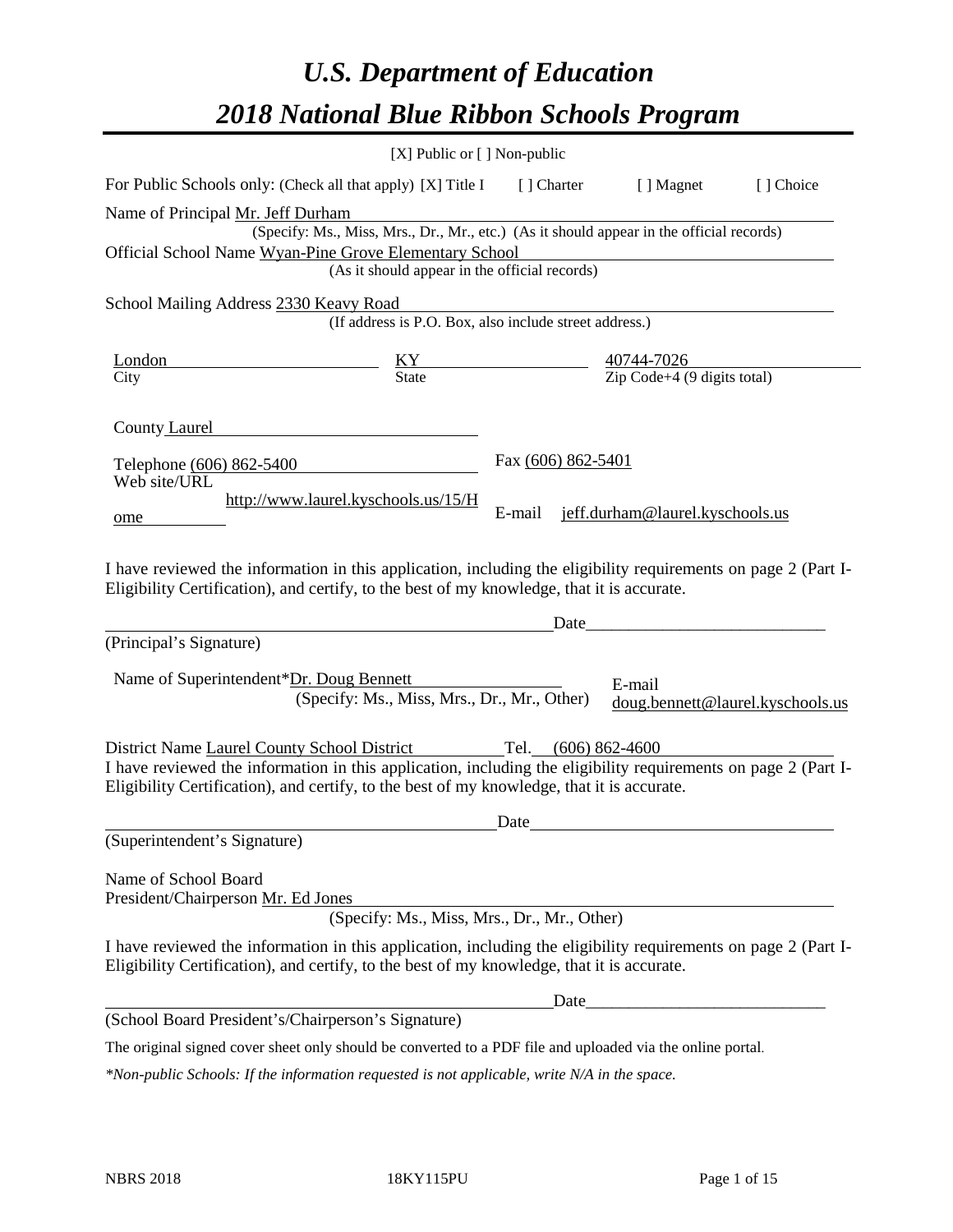The signatures on the first page of this application (cover page) certify that each of the statements below, concerning the school's eligibility and compliance with U.S. Department of Education and National Blue Ribbon Schools requirements, are true and correct.

- 1. The school configuration includes one or more of grades K-12. (Schools on the same campus with one principal, even a K-12 school, must apply as an entire school.)
- 2. All nominated public schools must meet the state's performance targets in reading (or English language arts) and mathematics and other academic indicators (i.e., attendance rate and graduation rate), for the all students group and all subgroups, including having participation rates of at least 95 percent using the most recent accountability results available for nomination.
- 3. To meet final eligibility, all nominated public schools must be certified by states prior to September 2018 in order to meet all eligibility requirements. Any status appeals must be resolved at least two weeks before the awards ceremony for the school to receive the award.
- 4. If the school includes grades 7 or higher, the school must have foreign language as a part of its curriculum.
- 5. The school has been in existence for five full years, that is, from at least September 2012 and each tested grade must have been part of the school for the past three years.
- 6. The nominated school has not received the National Blue Ribbon Schools award in the past five years: 2013, 2014, 2015, 2016, or 2017.
- 7. The nominated school has no history of testing irregularities, nor have charges of irregularities been brought against the school at the time of nomination. The U.S. Department of Education reserves the right to disqualify a school's application and/or rescind a school's award if irregularities are later discovered and proven by the state.
- 8. The nominated school has not been identified by the state as "persistently dangerous" within the last two years.
- 9. The nominated school or district is not refusing Office of Civil Rights (OCR) access to information necessary to investigate a civil rights complaint or to conduct a district-wide compliance review.
- 10. The OCR has not issued a violation letter of findings to the school district concluding that the nominated school or the district as a whole has violated one or more of the civil rights statutes. A violation letter of findings will not be considered outstanding if OCR has accepted a corrective action plan from the district to remedy the violation.
- 11. The U.S. Department of Justice does not have a pending suit alleging that the nominated school or the school district as a whole has violated one or more of the civil rights statutes or the Constitution's equal protection clause.
- 12. There are no findings of violations of the Individuals with Disabilities Education Act in a U.S. Department of Education monitoring report that apply to the school or school district in question; or if there are such findings, the state or district has corrected, or agreed to correct, the findings.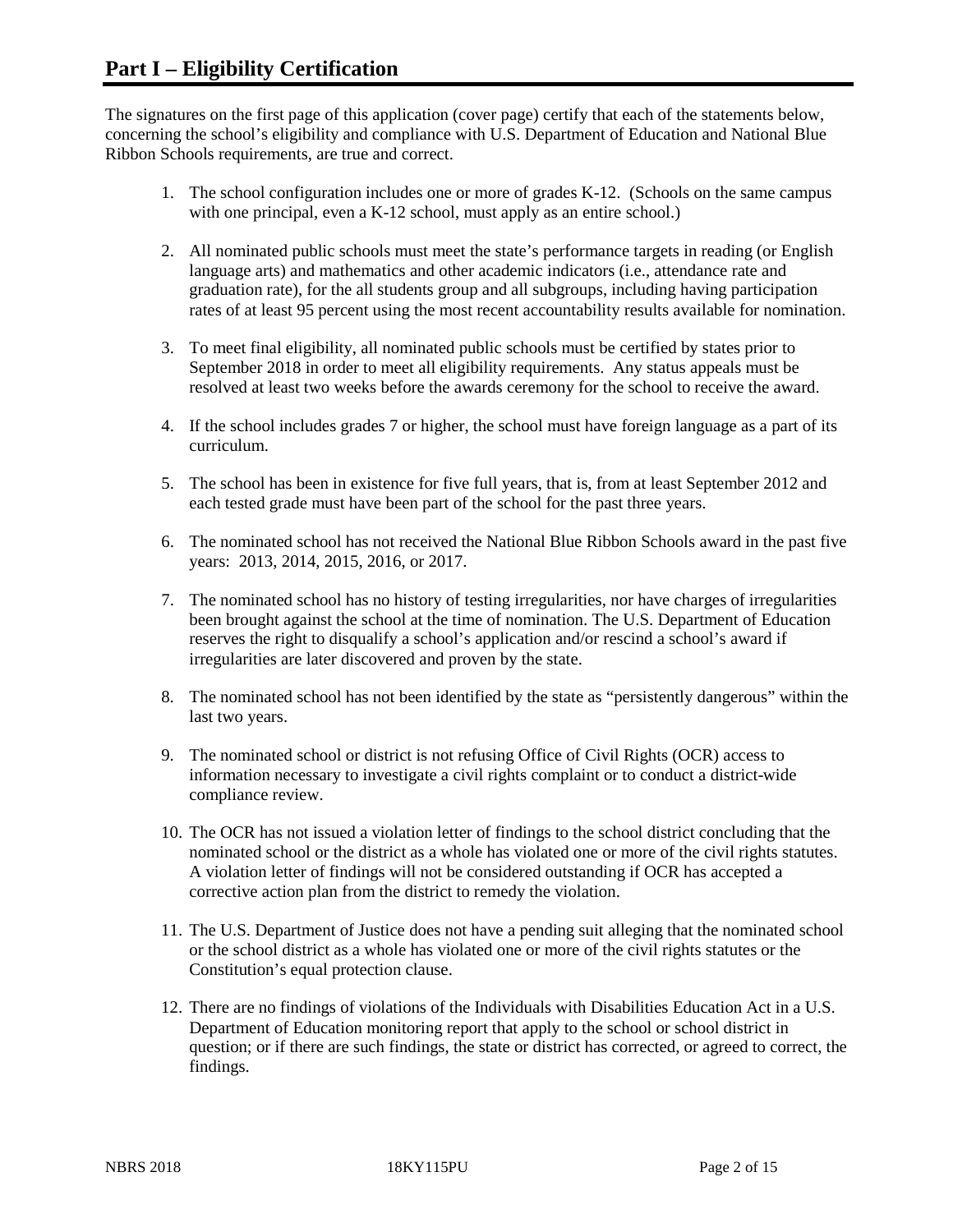# **PART II - DEMOGRAPHIC DATA**

#### **Data should be provided for the most recent school year (2017-2018) unless otherwise stated.**

#### **DISTRICT**

1. Number of schools in the district  $11$  Elementary schools (includes K-8) (per district designation): 2 Middle/Junior high schools 2 High schools 0 K-12 schools

15 TOTAL

**SCHOOL** (To be completed by all schools)

2. Category that best describes the area where the school is located:

[] Urban or large central city

[ ] Suburban

[X] Rural or small city/town

3. Number of students as of October 1, 2017 enrolled at each grade level or its equivalent in applying school:

| Grade                           | # of         | # of Females | <b>Grade Total</b> |
|---------------------------------|--------------|--------------|--------------------|
|                                 | <b>Males</b> |              |                    |
| <b>PreK</b>                     | 28           | 13           | 41                 |
| K                               | 37           | 31           | 68                 |
| $\mathbf{1}$                    | 41           | 37           | 78                 |
| $\overline{2}$                  | 29           | 39           | 68                 |
| 3                               | 38           | 38           | 76                 |
| 4                               | 42           | 41           | 83                 |
| 5                               | 36           | 28           | 64                 |
| 6                               | 0            | 0            | 0                  |
| 7                               | 0            | 0            | 0                  |
| 8                               | 0            | 0            | 0                  |
| 9                               | 0            | 0            | 0                  |
| 10                              | 0            | 0            | 0                  |
| 11                              | 0            | 0            | 0                  |
| 12 or higher                    | 0            | 0            | 0                  |
| <b>Total</b><br><b>Students</b> | 251          | 227          | 478                |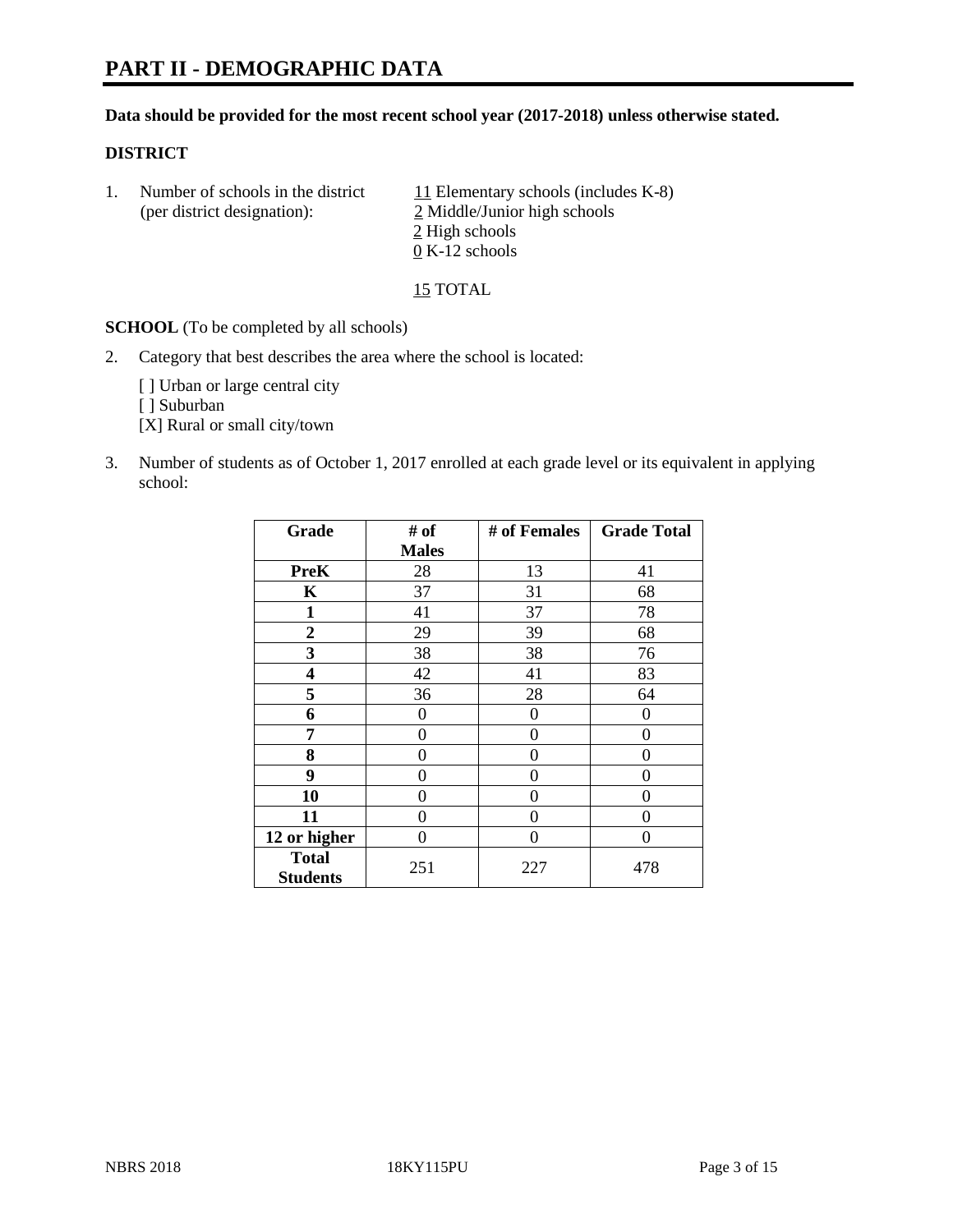4. Racial/ethnic composition of  $\qquad 0\%$  American Indian or Alaska Native the school: 2 % Asian

 % Black or African American % Hispanic or Latino % Native Hawaiian or Other Pacific Islander 90 % White % Two or more races **100 % Total**

(Only these seven standard categories should be used to report the racial/ethnic composition of your school. The Final Guidance on Maintaining, Collecting, and Reporting Racial and Ethnic Data to the U.S. Department of Education published in the October 19, 2007 *Federal Register* provides definitions for each of the seven categories.)

5. Student turnover, or mobility rate, during the 2016 – 2017 school year: 29%

If the mobility rate is above 15%, please explain.

The community that we serve has a large number of low income rental properties.

This rate should be calculated using the grid below. The answer to (6) is the mobility rate.

| <b>Steps For Determining Mobility Rate</b>         | Answer |
|----------------------------------------------------|--------|
| $(1)$ Number of students who transferred to        |        |
| the school after October 1, 2016 until the         | 57     |
| end of the 2016-2017 school year                   |        |
| (2) Number of students who transferred             |        |
| <i>from</i> the school after October 1, 2016 until | 71     |
| the end of the 2016-2017 school year               |        |
| (3) Total of all transferred students [sum of      | 128    |
| rows $(1)$ and $(2)$ ]                             |        |
| (4) Total number of students in the school as      |        |
| of October 1, 2016                                 | 442.   |
| $(5)$ Total transferred students in row $(3)$      |        |
| divided by total students in row (4)               | 0.29   |
| $(6)$ Amount in row $(5)$ multiplied by 100        | 29     |

6. English Language Learners (ELL) in the school:  $3\%$ 

13 Total number ELL

Specify each non-English language represented in the school (separate languages by commas): Spanish

7. Students eligible for free/reduced-priced meals: 72 % Total number students who qualify:  $\frac{343}{343}$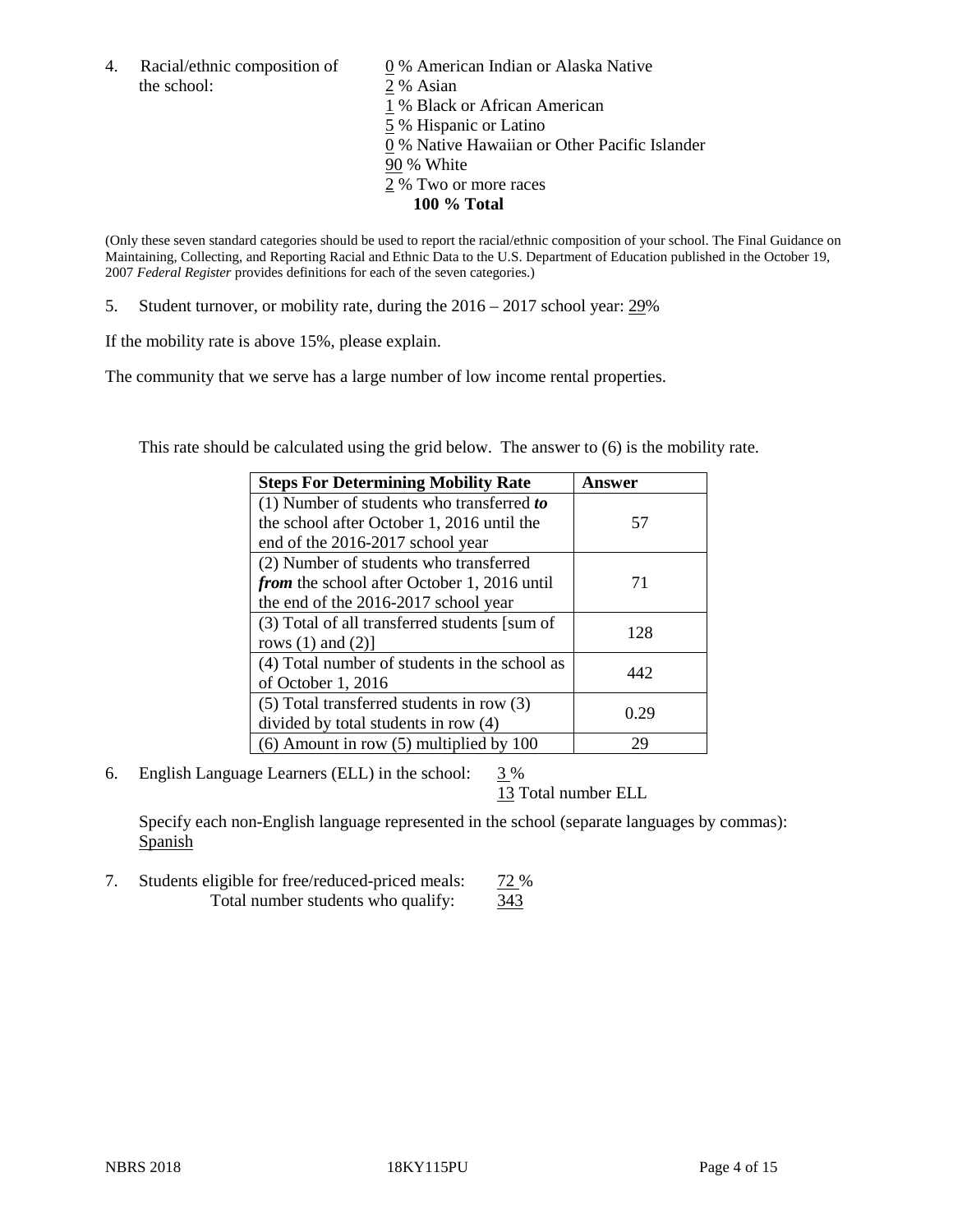99 Total number of students served

Indicate below the number of students with disabilities according to conditions designated in the Individuals with Disabilities Education Act. Do not add additional conditions. It is possible that students may be classified in more than one condition.

| 4 Autism                   | 0 Multiple Disabilities                 |
|----------------------------|-----------------------------------------|
| 0 Deafness                 | 0 Orthopedic Impairment                 |
| 0 Deaf-Blindness           | 6 Other Health Impaired                 |
| 23 Developmentally Delayed | 6 Specific Learning Disability          |
| 0 Emotional Disturbance    | 43 Speech or Language Impairment        |
| 2 Hearing Impairment       | 0 Traumatic Brain Injury                |
| 14 Intellectual Disability | 0 Visual Impairment Including Blindness |

- 9. Number of years the principal has been in her/his position at this school:  $11$
- 10. Use Full-Time Equivalents (FTEs), rounded to nearest whole numeral, to indicate the number of school staff in each of the categories below:

|                                                                                                                                                                                                                                | <b>Number of Staff</b> |
|--------------------------------------------------------------------------------------------------------------------------------------------------------------------------------------------------------------------------------|------------------------|
| Administrators                                                                                                                                                                                                                 |                        |
| Classroom teachers including those<br>teaching high school specialty<br>subjects, e.g., third grade teacher,<br>history teacher, algebra teacher.                                                                              | 19                     |
| Resource teachers/specialists/coaches<br>e.g., reading specialist, science coach,<br>special education teacher, technology<br>specialist, art teacher, etc.                                                                    |                        |
| Paraprofessionals under the<br>supervision of a professional<br>supporting single, group, or classroom<br>students.                                                                                                            | 4                      |
| Student support personnel<br>e.g., guidance counselors, behavior<br>interventionists, mental/physical<br>health service providers,<br>psychologists, family engagement<br>liaisons, career/college attainment<br>coaches, etc. |                        |

11. Average student-classroom teacher ratio, that is, the number of students in the school divided by the FTE of classroom teachers, e.g., 22:1 23:1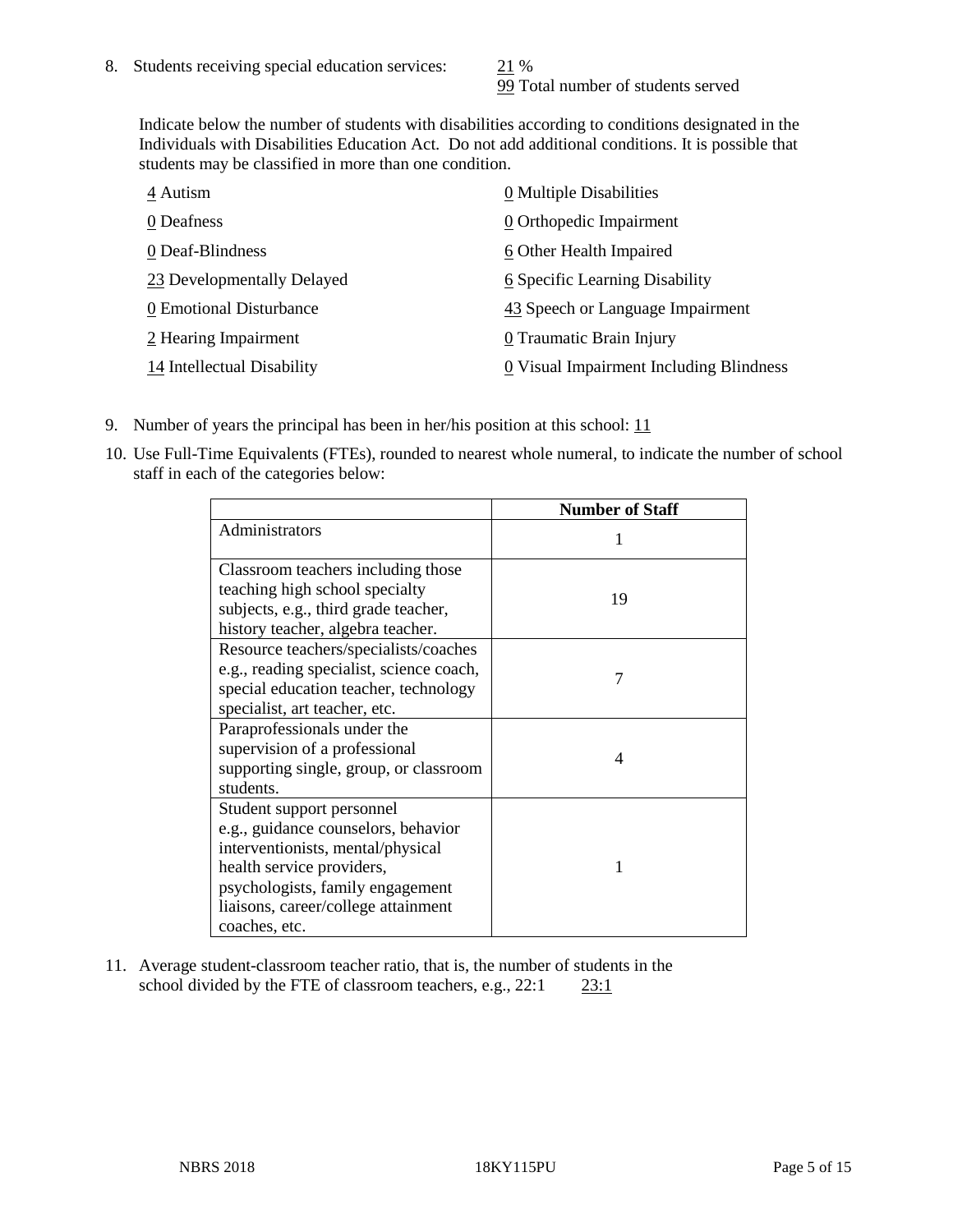12. Show daily student attendance rates. Only high schools need to supply yearly graduation rates.

| <b>Required Information</b> | 2016-2017 | $2015 - 2016$ | 2014-2015 | 2013-2014 | 2012-2013 |
|-----------------------------|-----------|---------------|-----------|-----------|-----------|
| Daily student attendance    | 94%       | 95%           | 94%       | 95%       | 95%       |
| High school graduation rate | 0%        | 0%            | 0%        | 9%        | 0%        |

#### 13. **For high schools only, that is, schools ending in grade 12 or higher.**

Show percentages to indicate the post-secondary status of students who graduated in Spring 2017.

| <b>Post-Secondary Status</b>                  |    |
|-----------------------------------------------|----|
| Graduating class size                         |    |
| Enrolled in a 4-year college or university    | 0% |
| Enrolled in a community college               | 0% |
| Enrolled in career/technical training program | 0% |
| Found employment                              | 0% |
| Joined the military or other public service   | 0% |
| Other                                         | ገ% |

14. Indicate whether your school has previously received a National Blue Ribbon Schools award. Yes No X

If yes, select the year in which your school received the award.

15. In a couple of sentences, provide the school's mission or vision statement.

Wyan-Pine Grove Elementary School in cooperation with home and community will ensure that all students reach their highest potential by educating them in a safe a positive environment resulting in lifelong learning.

16. **For public schools only**, if the school is a magnet, charter, or choice school, explain how students are chosen to attend.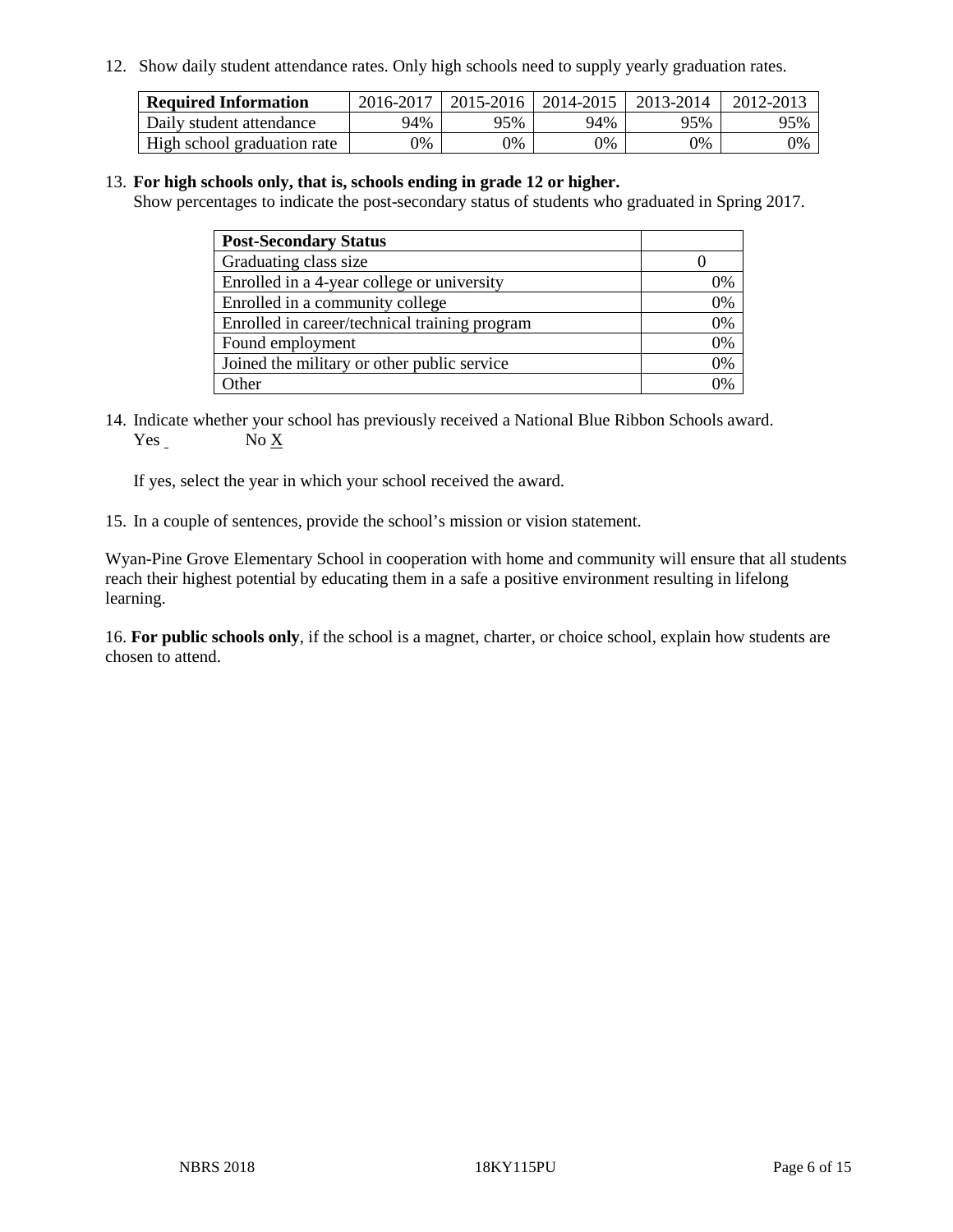# **PART III – SUMMARY**

Wyan-Pine Grove Elementary School is one of the larger elementary schools in Laurel County School District. Wyan-Pine Grove is also the newest elementary beginning in opening our doors in 2007. Wyan-Pine Grove's population was carved from the districts of four other elementary schools. Our school community serves a large number of low-income rental properties which in turn gives us a very high mobility/turn-over rate of 28%. There are also several older subdivisions in our district. The school's current enrollment is 475 students. We have a staff of 19 classroom teachers and 12 support personnel who strive daily to give students the instruction, environment, and encouragement needed for optimum growth.

Wyan-Pine Grove Elementary School's population reflects our community with about 89.5% of our students being white, 1% African-American, 2% Asian, and 5% Hispanic with 2.5% of other. There is great diversity, however, in the socioeconomics of the students' families with 71% (or 337 of 475 students) of our students qualifying for the free or reduced lunch program. We have many students who are being raised by single parents, foster parents, or grandparents. Our Family Resource Center staff offers programs to support these families: 28% receive take home food packages, 12% received Thanksgiving food assistance, 20% of our students received Christmas assistance. The family occupations include a wide variety of vocations including factory work, service jobs, and professional positions. We strive to give enrichment to all students by providing field trips, art and humanities programs, and other activities providing opportunities to learn and grow.

Our school staff has worked persistently to refine our instruction and materials to ensure that our students succeed in academics. Most recently, we were named a 2015-2016 K-Prep School of Distinction and a High Progressing School Statewide. This achievement is based in part upon rigorous and coordinated instruction of standards in both whole group and small group settings. Our different grade level teachers strive to have a continuum of instruction between grades. Tutoring is available for additional afterschool instruction.

As an elementary school, we recognize that one of the most important skills that our students can achieve is reading development. All students participate in a rigorous reading program where we've seen improvement across all levels. Daily, all students are instructed via a wide range of reading materials that allow skill development and foster the love of reading.

The Wyan-Pine Grove Elementary School climate is one that fosters success. We believe that it is our responsibility to teach students to believe in themselves, and we share achievements of former students who have succeeded in academics (such as being recipients of scholarships or earning the distinction of being valedictorian or salutatorian of their graduating classes) or who have accomplished lofty professional accomplishments. We emphasize our belief in strong work ethics.

The physical facility of Wyan-Pine Grove Elementary School also adds to the school climate. The modern design of our school provides room and space for our students. We have three computer labs and classrooms set aside for tutoring and small groups. Our large library is usually busy with student activities which has its own computer lab that is used for skill development activities and research. The structure is on about a beautiful 23-acre lot that is accessible for play and outside learning activities including two playgrounds, physical fitness center, a covered outside classroom and a nature walking trail.

In addition to academics, our school offers students a range of services that includes afterschool daycare, archery, basketball, and cheerleading, academic team, future problem solving team, GT and afterschool learning clubs. These services allow parents the convenience of quality services right here at school. Also, students and parents are frequently informed of special events and programs within the county, such as plays and sports activities that students may enjoy.

We could describe many more learning activities and people that make our school special. Yet, a school is more than the sum of these things. Each day, our staff works together to implement our school motto - "Together we soar". Working together with staff, students and the community we can help students achieve success.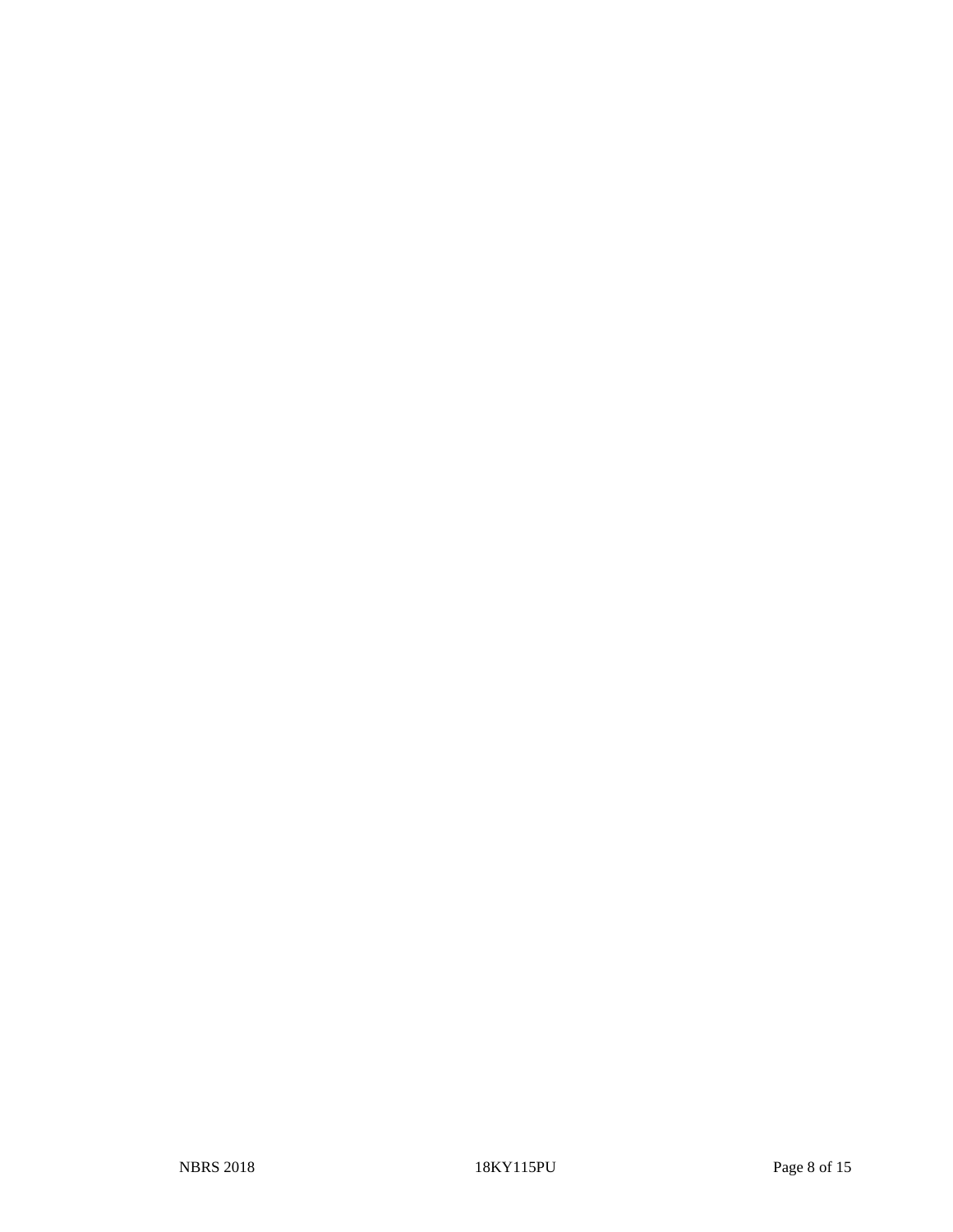# **1. Core Curriculum:**

## Reading/English language arts:

The core reading program for grades K-5 at Wyan-Pine Grove Elementary is the SRA Reading Mastery Program. This is a fairly new program for our school, but we feel that it is highly effective. It is a direct instruction program that focuses on phonics, phonemic awareness, vocabulary, fluency, and comprehension. Prior to this program, we implemented the SRA Imagine It! Program in grades K-3 and the McGraw-Hill Reading Wonders Program for grades 4-5 used by the entire district. Throughout any reading program, our school has made sure to focus on the key components of reading instruction. For primary grades, students participate in a two-hour reading block. One hour consists of whole group instruction with the Language Arts component of Reading Mastery, and another hour is set aside for small group instruction in ability levels based on test data and fluency rates using the core Reading Mastery Program. This allows for more intensive instruction tailored toward the needs of students. Reading instruction in grades 4-5 consists of an hour and twenty-minute blocks every day, with ability grouping based on K-PREP scores in each class. Within the reading blocks, students participate in the Reading Mastery Program as well as supplemental skills instruction. All grade levels receive additional reading interventions for students that are below grade level in the afternoon.

The core reading curriculum used in preschool is the SRA Imagine It! Program. The teachers use alphabet cards, sound/spelling cards, songs, and small group instruction techniques that better prepare students for kindergarten.

## Math:

The math program at Wyan-Pine Grove is tied strongly to Kentucky's state standards for math. Teachers work daily to provide students with rigorous math instruction, using the enVision Common Core math series created by Pearson. This Pearson product is a district-wide textbook choice at the elementary level. In addition to using this math series, several other strategies are used in order to help students be successful.

The school participates in standards-based assessments to determine mastery of math standards. Each standard is taught, and then an assessment is administered to assess the students' mastery of the content. Students' scores are entered into a spreadsheet, which then creates a standards-based report card for parents, that is sent home with each quarterly report card. Students are considered to have mastered a standard when their score on the assessment is an 80% or higher. For those students that do not master the content at that level, there are additional learning opportunities provided via small groups or tutors, and then they take the test again, in order to prove mastery.

Another way that teachers at Wyan-Pine Grove Elementary work to ensure student learning is through the use of a daily spiral review. The spiral review product has students revisit old content to maintain mastery, and presents new content in order to prepare students for what is coming next. This spiral review has been important to our students' mastery of standards.

Students also complete math fact fluency practice online with a program called Reflex Math. Reflex Math is a program that helps students to gain automaticity with addition and subtraction, as well as multiplication and division math facts. This practice takes place in one of the school's 3 computer lab facilities and is comprised of a daily drill and then practice through colorful and engaging games. Students at Wyan-Pine Grove are given access to differentiated math groups. Each group consists of

students that are working unison to gain mastery on standards at their individual level. This allows teachers greater flexibility when planning for lessons, and more chances for students to receive content at a pace with which they will achieve success. In 4th and 5th grades, the classes are departmentalized, giving teachers a greater ability to focus on their content areas, and to allow a greater amount of time and focus toward planning for daily lessons.

For students that consistently struggle to make growth in the area of math, we also have an RTI program,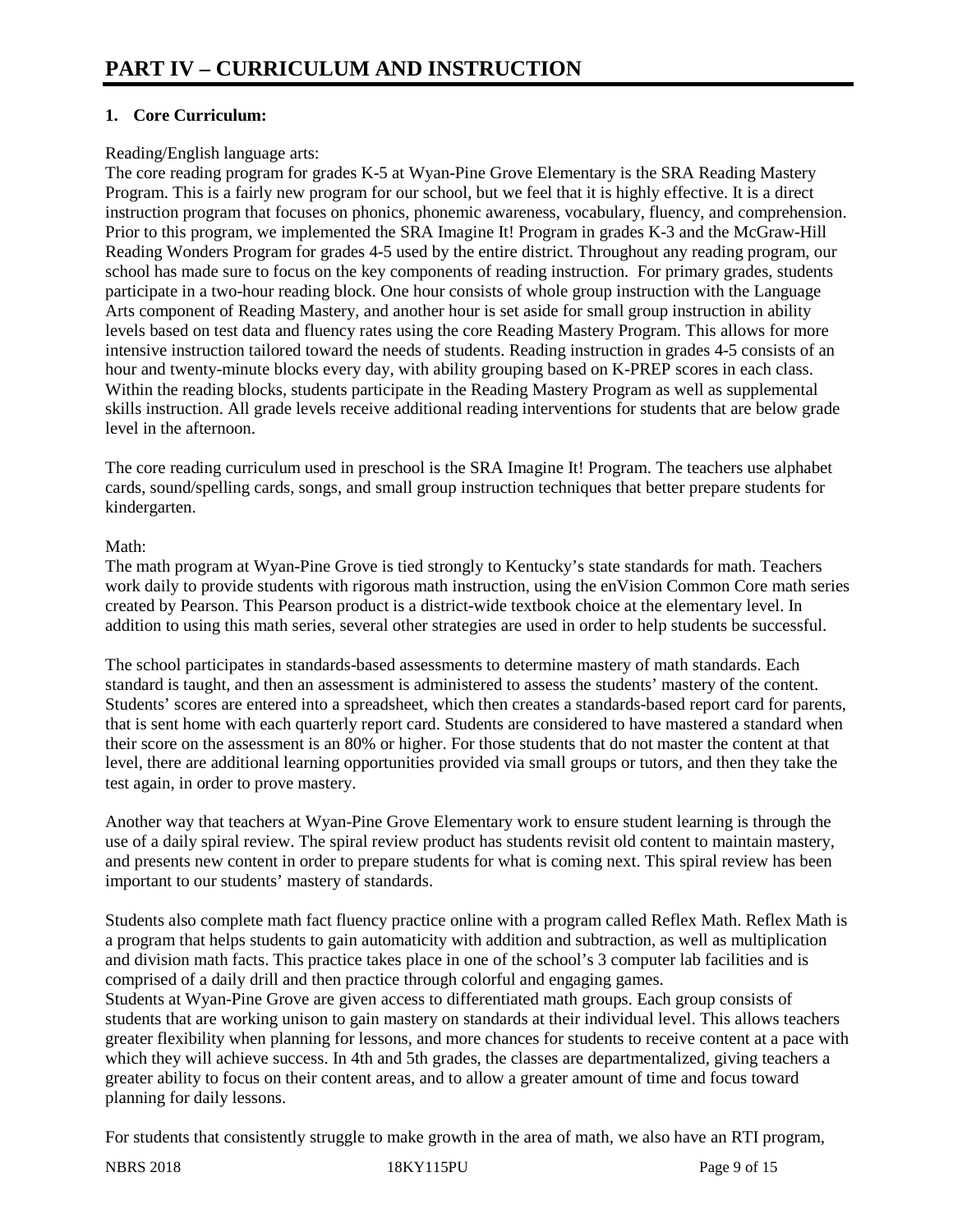along with tutoring programs. The RTI program takes place at school and uses the program iReady to track student achievement. Students work on a learning path that helps them to gain skills that they may have not mastered previously that helps the student to become more successful. We also have both daytime and afterschool tutoring programs for math in grades 3-5. Students that are identified by their teachers participate in tutoring programs in order to master standards and become more successful with math content goals. The tutoring program after school is not only for struggling students though. Gifted students are also included in the after school program and receive additional enrichment in math during this time.

# Science:

Instruction is guided by the Next Generation Science Standards (NGSS) and supported by the Harcourt textbook series. Teachers also use a variety of online resources, hands-on experiments, and teacher lead demonstrations. Students have access (at school and at home) to Science Gizmos. This computer program has hundreds of online simulations with lesson materials, supporting research-based strategies to build deep conceptual understanding in math and science. Guest Speakers are invited throughout the year to enhance our science curriculum.

## Social Studies:

Instruction is guided by the Kentucky Core Content Standards and supported by Simple Solutions, History Alive textbook, and American Book Company (K-prep Coach book). Instruction is enhanced through guest speaker and field trips. The exploratory classroom teachers work closely with our Social Studies teacher to enhance the social studies curriculum through literature, music, and art projects.

Wyan Pine Grove Elementary preschool implements SRA Imagine It! Reading Series which prepares preschool students for kindergarten. This curriculum prepares them by teaching letters, sounds, phonological and phonemic awareness, writing, math, science, and social studies. This bridges the gap between preschool and kindergarten by better preparing them for the rigorous kindergarten core curriculum. According to the 2017-2018 kindergarten readiness data, results indicate that students who attended Wyan Pine Grove preschool performed approximately 20% higher than students in the home setting did. Wyan Pine Grove students were approximately 65% ready for kindergarten, compared to the 45% who were in the home setting before they began kindergarten.

# **2. Other Curriculum Areas:**

The itinerant staff, Library Media Specialist, Visual and Performing Arts Specialist, and Physical Education and Health Specialist at Wyan-Pine Grove Elementary work as an instructional team presenting students with opportunities in these three subject areas.

The itinerant staff works collaboratively to ensure all Wyan-Pine Grove students are exposed to a variety of media in all three subject areas to enhance their daily school experiences beyond the basic curriculum.

The Library Media center involves students, teachers, parents, and community by creating an educational experience through a variety of programs to include family reading nights, holiday reading events, and participation in national reading events. We have a strong partnership with the Laurel County Public Library as well. All of these events contribute to our student AR program which rewards students for reading and meeting comprehension goals.

Through our club ventures students have participated in book clubs, newspaper production, and weekly STEAM lab. Another popular library skills project is biography bottle heads, pumpkin book characters, and new this year is the Living History Museum. We partner with our Family Resource Center to have author visits, historical character portrayals, and UK extension guests providing real world experiences such as the Dollars & Sense program.

The Visual & Performing Arts Specialist provides a plethora of creative learning experiences through music, drama, world language, and a number of art mediums.

NBRS 2018 18KY115PU Page 10 of 15 We follow the Quaver's Marvelous World of Music Program. Students are exposed to all the different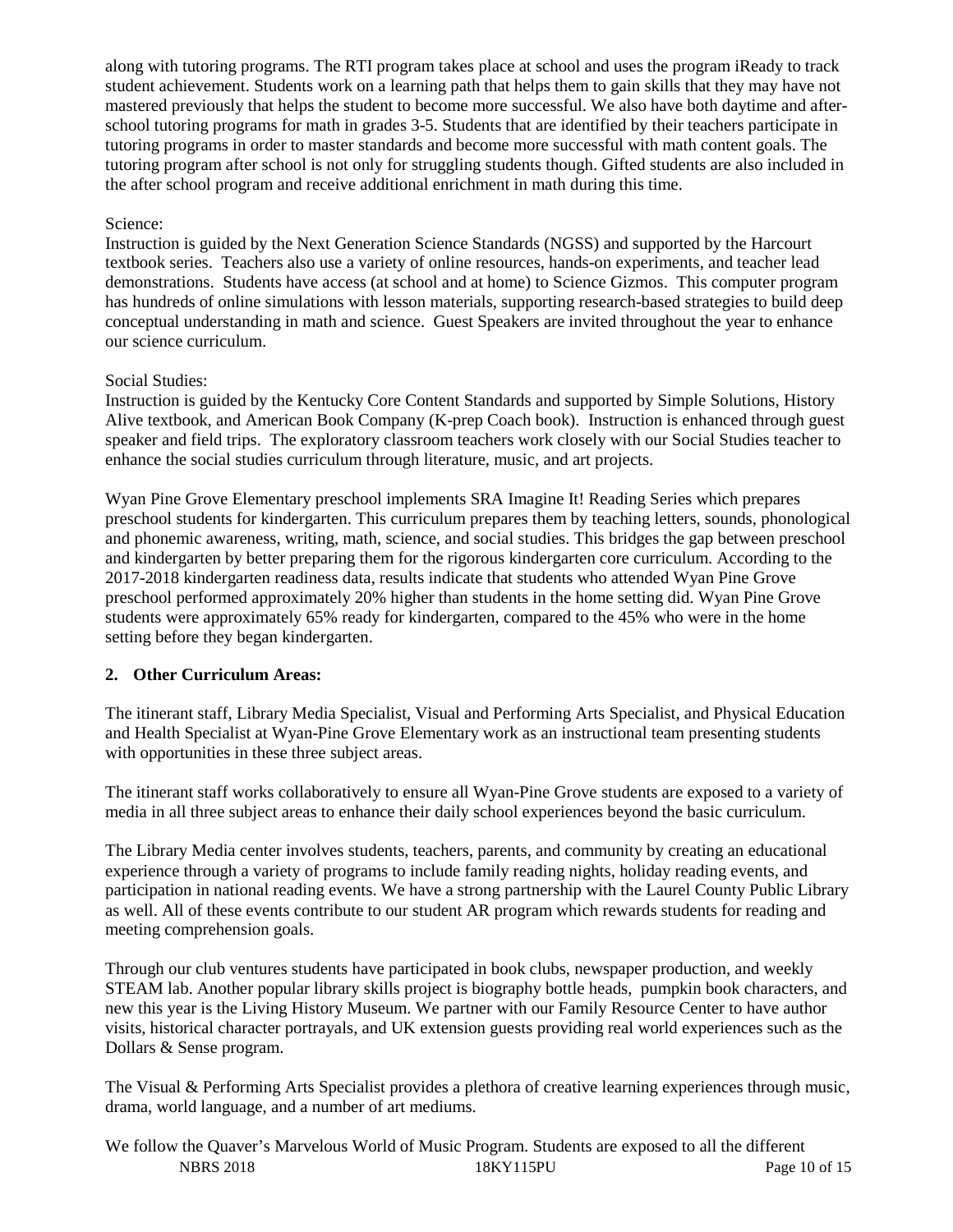elements of music, genres, and time periods. They have hands-on instruction for the use of a variety of musical instruments. Many 4th and 5th grade students choose to join our school choir.

In the area of the art elements students thoroughly enjoy weaving, clay, paper-mache, painting, and paper mosaics. All students can show off their artistic abilities by participating in the school wide art show. Those selected move onto the South Laurel High art show.

All of these creative venues are shown in the many programs and special days throughout the year. Each year Wyan-Pine Grove students perform in a Veteran's Day Program, Christmas Sing-Along, and a school wide talent show. Students also make classroom end of year art projects for parent auction.

We partner with the community by putting on plays, attending plays, and our Family Resource Center brings in the Lexington Children's Theatre performers. We attend the local high school productions as well.

Another community partnership is the Pioneer Days celebration. Community members and UK extension office provide students with authentic pioneer experiences, such as: food, art, a live animal exhibit, folk tales, square dancing, live music- all demonstrating the pioneer way of life.

The PE teacher provides instruction in the areas of health, physical education, and nutrition. Students actively participate in exercise, physical games, movement, and agility skills.

Sports units provide sport specific skill introduction. Warm-ups allow students to learn body awareness and gain health knowledge. Nutrition instruction encourages students to make healthy food and lifestyle choices.

To encourage fitness a ½ mile walking trail was developed to allow classrooms to walk together. Participation in the Billion Mile Race has led to a school-wide walking club. Grade levels walk together before recess and 4th and 5th grade walk each morning in the gym.

The PE teacher partners with the community and UK Extension office for Fitness Day in both the fall and spring for students and teachers. Fitness stations are set up and guest fitness instructors from Power House, Central Baptist and parent experts lead workout sessions as well as nutrition sessions.

The Project Fit Grant was won in 2016. Students in grades 2-5 are trained each fall to properly use the Fitness Station workout area. Students participate and compete against themselves in a number of Project Fit indoor activities as well. Students earn ribbons and are recognized for their Kong (top) achievements.

A number of other events, and teams are provided for students at Wyan-Pine Grove Elementary to include: basketball teams, cheer squad, Jump Rope for Heart with the American Heart Association, and archery in the NASP archery in the schools program. The Juvenile Diabetes Association comes each spring to walk for diabetes awareness.

All three itinerant teachers support and work collaboratively on many of these special days together. They also partner with grade level teachers to reinforce curriculum.

#### **3. Instructional Methods, Interventions, and Assessments:**

Wyan Pine Grove uses a variety of instructional approaches, methods, interventions, and assessments to meet the individual needs of each students' individual and personal instructional goals. We pride ourselves on identifying each need, customizing instruction, and then assessing for individual ongoing growth.

For Wyan Pine Grove to be able to offer such unique and individual instruction, it requires commitment from the entire staff, including, homeroom teachers, para-professionals, specialty teachers, special education teachers, and others. Following is an overview of our instructional practices specific to Reading and Math.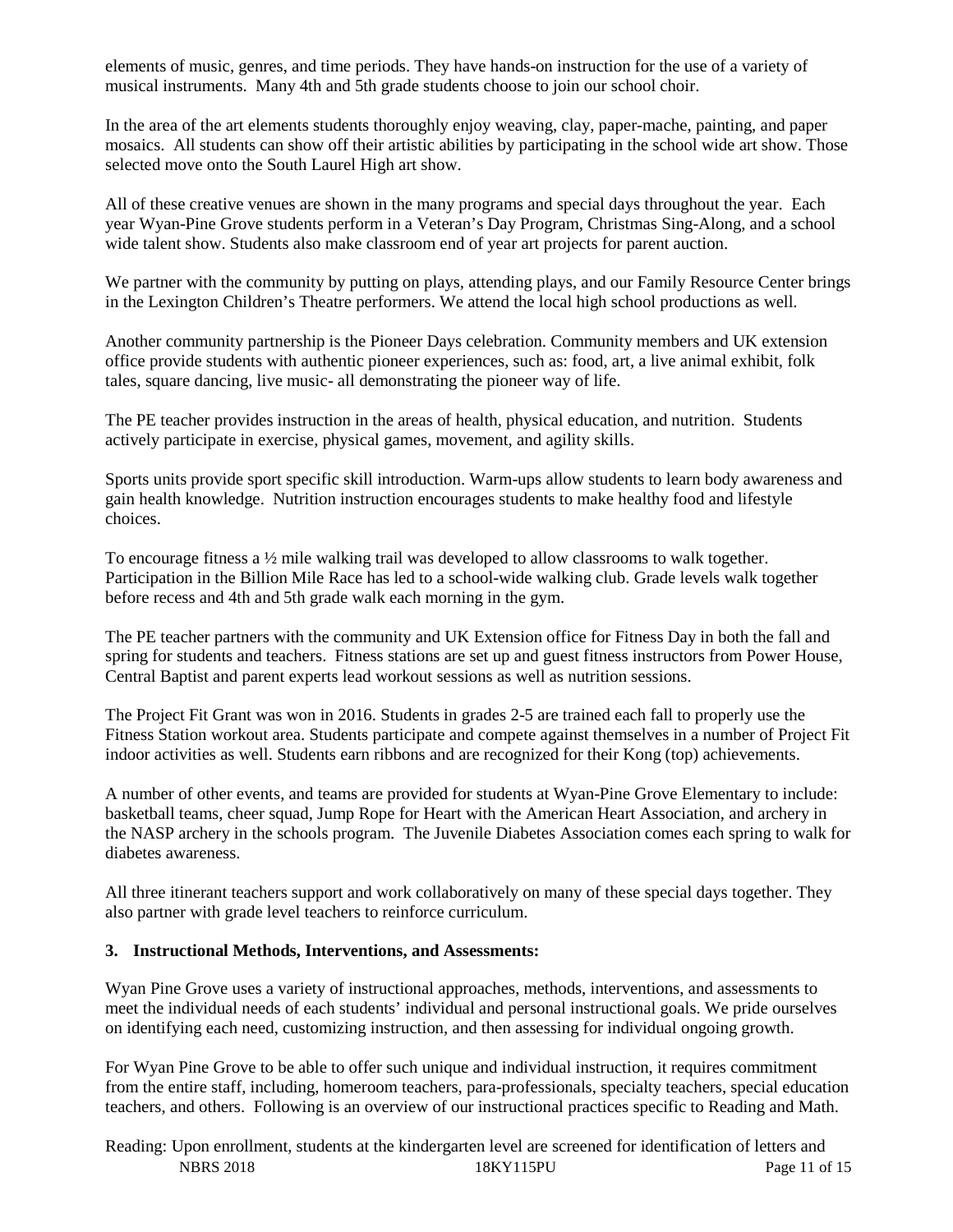sounds. This provides a baseline to begin academic grouping based on their need. Our school uses the Reading Mastery Direct Instruction Program where students are provided all reading instruction within a homogeneous group and continuously are monitored to ensure they are receiving instruction at the appropriate level. This is a continuing program for our students through 5th grade. It is a very fluid program allowing for movement between groups and ability levels as students progress. It is important to note, that with this program, students also receive instruction focused on core standards in the area of Reading and Language Arts. Technology based support for Reading is offered within the use of the I-Ready computer program. This program focuses not only on decoding and comprehension strategies, but also provides core instruction for each standard students are required to master.

Math: As with reading, students are screened in the area of math from entry into school. We use this baseline data to provide differentiated math instruction within small groups. These groups are also very fluid, and students move based on their need and/or progress. We believe a big part of our school's success is the limited student teacher ratio we are able to provide within these instructional groups. Another piece important to our success is that our school has created a math pacing guide to be used within each group. This guide provides the sequential order of each standard to be addressed. We created this guide, with what we believe to be the natural progression of math instruction. Students are provided math instruction through technology- based support as well. We use the I-Ready program again for math, as well as Reflex Math, which focuses on math calculation, memorization, and speed.

#### Assessment:

Wyan Pine Grove uses a variety of formative and summative assessments to guide our daily instruction. These assessments include:

Discovery Education Assessment (DEA) is given to students in grades 3-5 in the areas of Math, Reading, Science (4th grade) and Social Studies (5th grade). These results are used as predictors for K-PREP, and for specific skill instruction; Measures of Academic Progress (MAP) is given to students in grades k-3 in the areas of Math and Reading. The results are used for instruction and skill grouping of students; I-Ready Diagnostic Assessment is given to all students, K-5 in the areas of Reading and Math. The results create an individualized learning path for each student which is adjusted bi-monthly through Progress Monitoring Checks. Extra lessons and assignments can be given in specific skill areas to reinforce or to target RTI students as well as Gifted and Talented students; Reading fluency and comprehension checks are done monthly to evaluate fluency progress through words per minute, as well as comprehension progress. These results are kept school wide and are compared to national norms for each grade level and Math Standards assessments are given for each individual standard contained in the core content by each classroom teacher. These assessments are used to identify mastery of each standard per student, and then further instruction or assessment as needed. It is our goal that each student achieves at least 80% mastery on each standard.

When achievement gaps are identified, Wyan Pine Grove uses further instruction practices targeted at these low performing groups. Students who score below the 20th percentile on a universal screener are identified and placed within the Response to Intervention model. This tiered model provides interventions at increasing levels of intensity based on individual needs. The majority of our instruction through all 3 tiers, is provided through the I-Ready program. Students spend time with the program based on their tier level. Students who are in Tier II or Tier III, utilize I-Ready daily and have their data monitored closely. One on one teaching is provided for those skills that students repeatedly fail to master.

Another resource that we provide is After School Learning Clubs. This program provides instruction and remediation for low performing students. We also offer this club for high performing students as well. Many of our Gifted and Talented Students are able to receive further instruction through hands on learning models through this club. These gifted students are also provided extra learning opportunities to maintain their high levels of achievement.

During school hours, remediation is also provided through personnel hired as tutors to work within classrooms. These individuals are retired teachers with experience in the classroom, and allows for smaller teacher student ratio. We believe this to be a vital component in our efforts to close the achievement gap.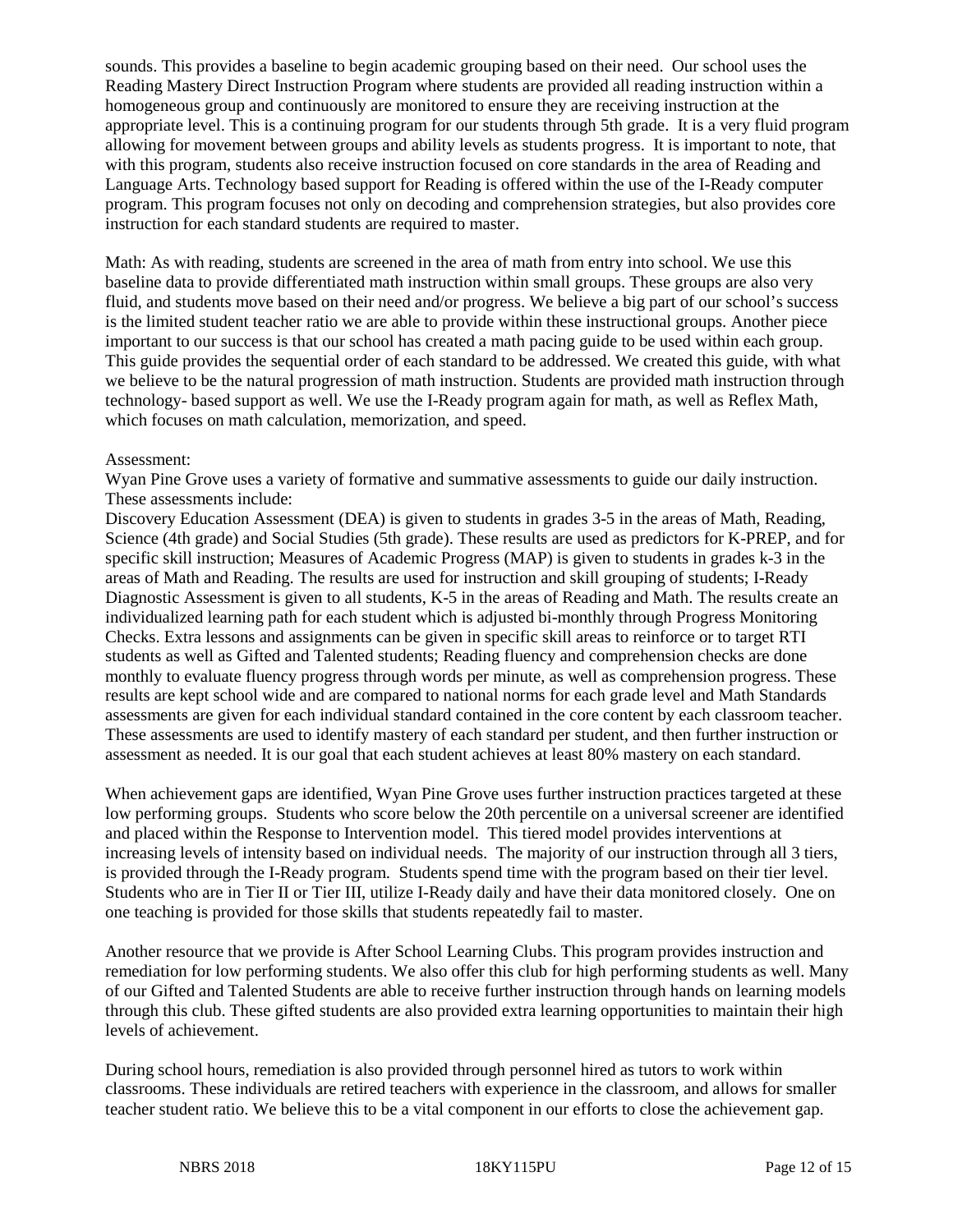## **1. School Climate/Culture:**

Wyan-Pine Grove Elementary believes that every child can be successful. We provide and positive environment that supports their academic, social, and emotional growth. We set high expectations for each student and relay these expectations to the parents. We believe that parents and teachers should work as a team to ensure student success. We have a wonderful Parent-Teacher Organization that provide many rewards and motivational activities for our students.

As mentioned before, expectations are a huge part of our school climate. As the students achieve success, we reward them. In our intermediate hallway, we have a "Wall of Fame". This displays the name and photograph of every child who scores Proficient or Distinguished. The following year when scores are made public, the Proficient and Distinguished students are also rewarded with a field trip and lunch during the school day. Our school collaborates with the middle school in order to bus the former 5th graders to the field trip. At the end of every year, we have an awards program in the gym where parents are invited. Students receive medals and certificates in all the areas they were successful. Our librarian does an excellent job keeping the students motivated in the Accelerated Reading program. Every 9 weeks, the students are recognized for reaching their AR goals. Some of the rewards have included trips to the Newport Aquarium, Hummel Planetarium, The Lexington Legends baseball game, and trip to the bowling alley. We also have a reward system with S.T.A.R.S. awards. If a student has been successful or even being helpful, or a good classroom citizen they earn a S.T.A.R.S award. They redeem them at the S.T.A.R.S. award store that is open every morning in the lobby of the building.

The Parent Teacher Organization provides breakfasts and lunches for teachers at various times throughout the year. We also receive daily gifts and a catered lunch for Teacher Appreciation Week. Teachers from the school design testing reward shirts for the staff and students. Fundraisers and money provided by the PTO pays for the shirts for all of the staff and students.

Wyan Pine Grove Elementary believes that community involvement is key in student success. Throughout the year, we host different events for parents and families to attend. These events include open house, school carnivals and dances, family reading nights, book fairs, and parent-teacher conferences.

#### **2. Engaging Families and Community:**

Wyan-Pine Grove Elementary strives to involve families and community members in our school activities. We recognize that strong family and community engagement is a key component to the overall success of our school. Our school has both a wonderful Family Resource Center and Parent Teacher Organization (PTO). Both of these groups provide countless resources to help meet students' basic and academic needs in order to be successful at school. They also provide opportunities for our students and family members to participate in many valuable activities. Some of these activities include: Back to School Bash, Grandparents Support Group, community food drives, carnival and auction, monthly family reading nights, school dances, Spelling Bees, K-Prep Awards Ceremonies, Jump for Heart fundraising, Red Ribbon week for drug prevention, and Field Day. These activities continue to be successful because staff, students, and parents work together.

An open line of communication with our families and community members is vital. In order to ensure active involvement, we utilize various means of communication such as the Remind texting system, emails, newsletters, school web page, and One Call Now calling system, in order to keep families informed.

Our Family Resource Center collaborates with many local churches to provide food and clothing for students in need. "The Backpack Club" provides students with supplemental bags of food to take home with them at the end of each week. The Family Resource Center also hosts a "Grandparent Support Group," which aids grandparents that are raising their grandchildren. This group offers needed and beneficial information to help them stay informed.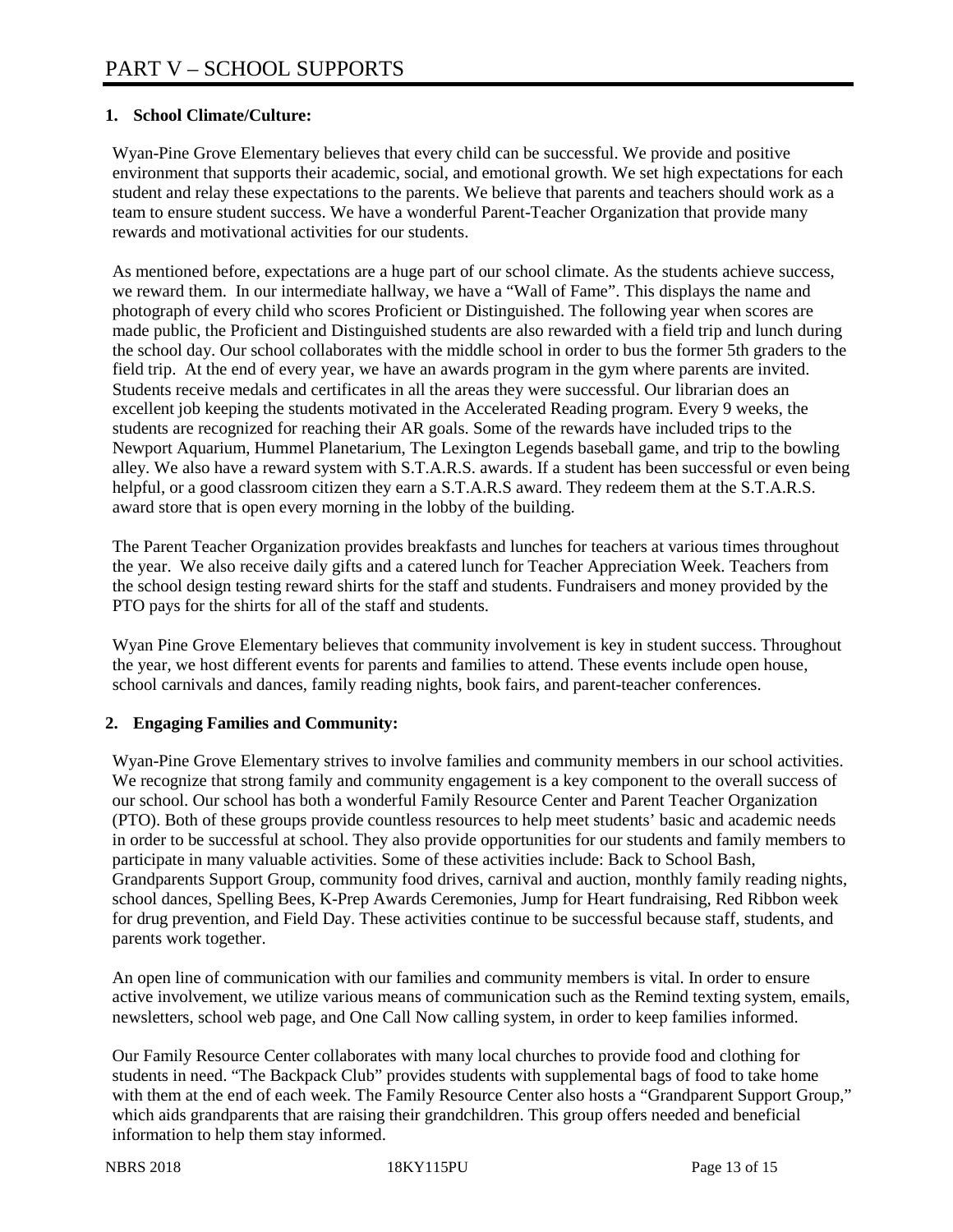Family and community involvement are an integral part of our success. It is our hope and belief that if we, the faculty, staff, students and parents of Wyan-Pine Grove, all work together, that every student will be able to achieve their highest potential. As our schools motto says, "Together we will SOAR".

## **3. Professional Development:**

In the Laurel County School District, all certified teachers must obtain twenty-four hours of professional development each year. While the District offers many professional learning opportunities, of which we take advantage, at Wyan-Pine Grove Elementary we focus on professional development trainings that specifically meets the needs of our student population. During our trainings, we utilized District provided experts, as well as professionals from outside the district.

Our District has expert personnel who facilitate trainings for school staff. There are also programs in place, such as I-ready and Reading mastery, where outside professionals were retained to provide instruction on effective use of the programs. These programs enhance student learning and gives guidance to teachers through the data provided. WPG has been able to have an on-site staff member specially trained in the Reading Mastery program to provide support when needed.

One of the challenges faced by WPG is the transient student population. We align curriculum to meet the needs of those students. For example, we spent several PDs developing concise lessons and assessments in Math, which emphasized and identified specific common core standards. This process allowed teachers to identify GAPS within each students' understanding of the assessed standards. This allows teachers to reflect and develop appropriate lessons for re-teaching.

The success of our students validates the choice of PD provided by our school. We have seen a decrease in GAP and an increase in personal self-sufficiency with the content among our student population. Our improved test scores closely correlate to the Professional Development obtained by our staff.

#### **4. School Leadership:**

Since the opening of Wyan-Pine Grove Elementary in 2006 the mission of the school has been to provide a safe and positive environment for all children to learn and be successful. A mission that still holds true today. Our principal has been involved in every facet within the school since the school's beginning. Opening a new school required a great deal of time and planning to ensure that all staff had the same mission and goal in mind. Our principal made sure all staff members were active stakeholders in the education of our students. Staff was able to bring ideas and experiences to the forefront of discussions to help ensure appropriate decisions for the school. The support of the Site Base Decision Making Council is also very important in the school's success. We know that parental support and involvement is an important component in school success and it is highly encouraged. Our principal works very closely with the community, and is always readily available to accept input, answer questions, or address concerns from parents/guardians.

Grade level meetings are frequently conducted to discuss various topics within our school. We discuss student achievement, assessments, ideas for improvement, concerns, and future planning. The principal is always receptive to new and innovative ideas or techniques that will improve student learning. He always ensures that all staff has any and all materials or resources needed to improve our student's success. All staff members share the same philosophy and motto for the school- Together we will SOAR. Each staff member sets high expectations for their students and work diligently to ensure that those expectations are met. We are unified in our goal of helping all of our students reach their highest potential. Our principal is always available when needed and is extremely supportive of all the teachers and staff. His vision for the school is that all students can learn and be successful; a vision that we all share.